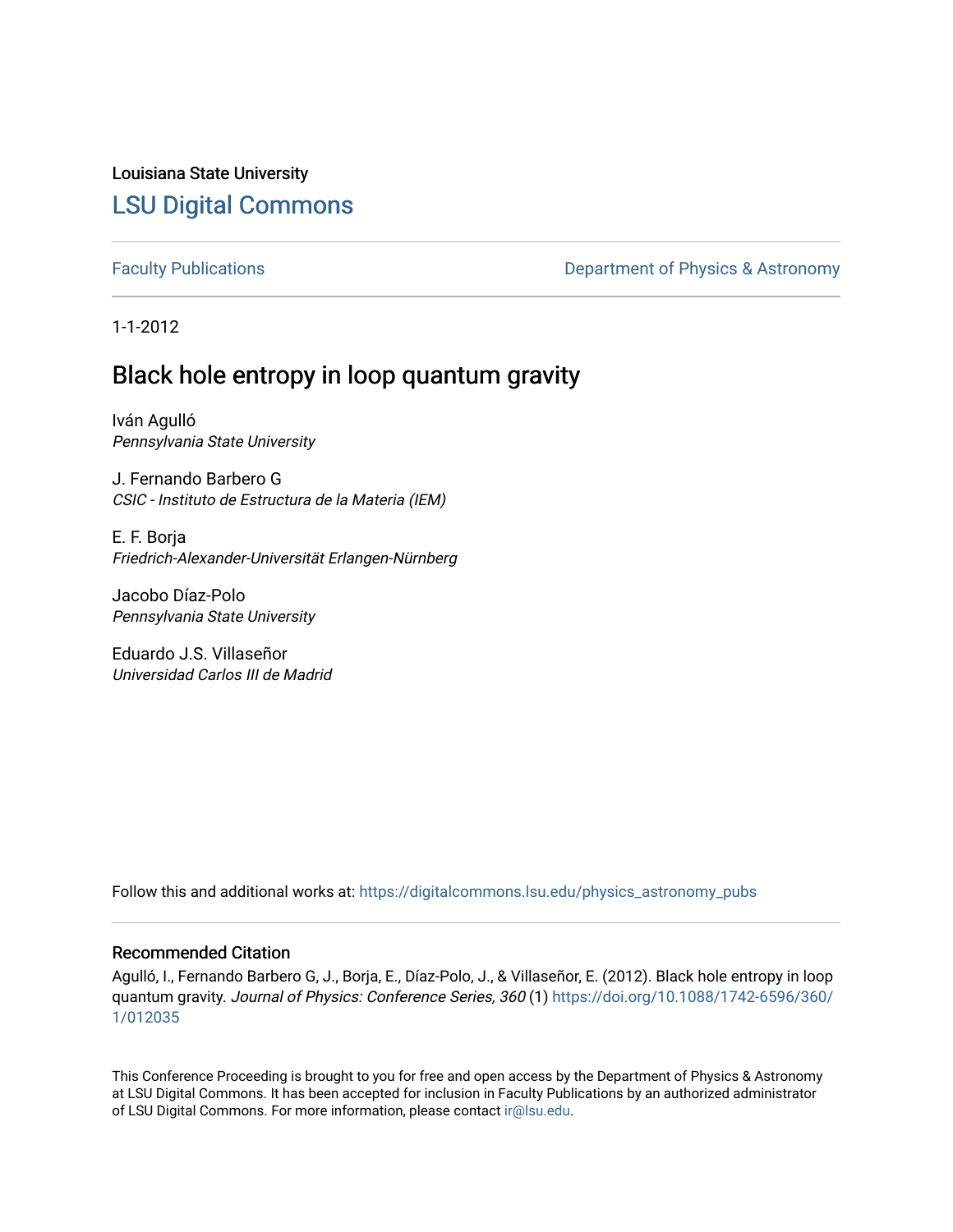### **OPEN ACCESS**

# Black hole entropy in loop quantum gravity

To cite this article: Iván Agulló et al 2012 J. Phys.: Conf. Ser. **360** 012035

View the [article online](https://doi.org/10.1088/1742-6596/360/1/012035) for updates and enhancements.

## Recent citations

- [A Status Report on the Phenomenology of](https://doi.org/10.3390/universe4100102) [Black Holes in Loop Quantum Gravity:](https://doi.org/10.3390/universe4100102) **[Evaporation, Tunneling to White Holes,](https://doi.org/10.3390/universe4100102)** [Dark Matter and Gravitational Waves](https://doi.org/10.3390/universe4100102) Aurélien Barrau et al
- [The ADM papers and part of their modern](http://iopscience.iop.org/0264-9381/32/12/124004) [legacy: loop quantum gravity](http://iopscience.iop.org/0264-9381/32/12/124004) Jorge Pullin
- [A DUALITY-INVARIANT](https://doi.org/10.1142/S0218271814500187) [EINSTEIN–PLANCK RELATION AND ITS](https://doi.org/10.1142/S0218271814500187) [CONSEQUENCES ON MICRO BLACK](https://doi.org/10.1142/S0218271814500187) **[HOLES](https://doi.org/10.1142/S0218271814500187)** D. JOU et al -



# **IOP ebooks**™

Bringing together innovative digital publishing with leading authors from the global scientific community.

Start exploring the collection-download the first chapter of every title for free.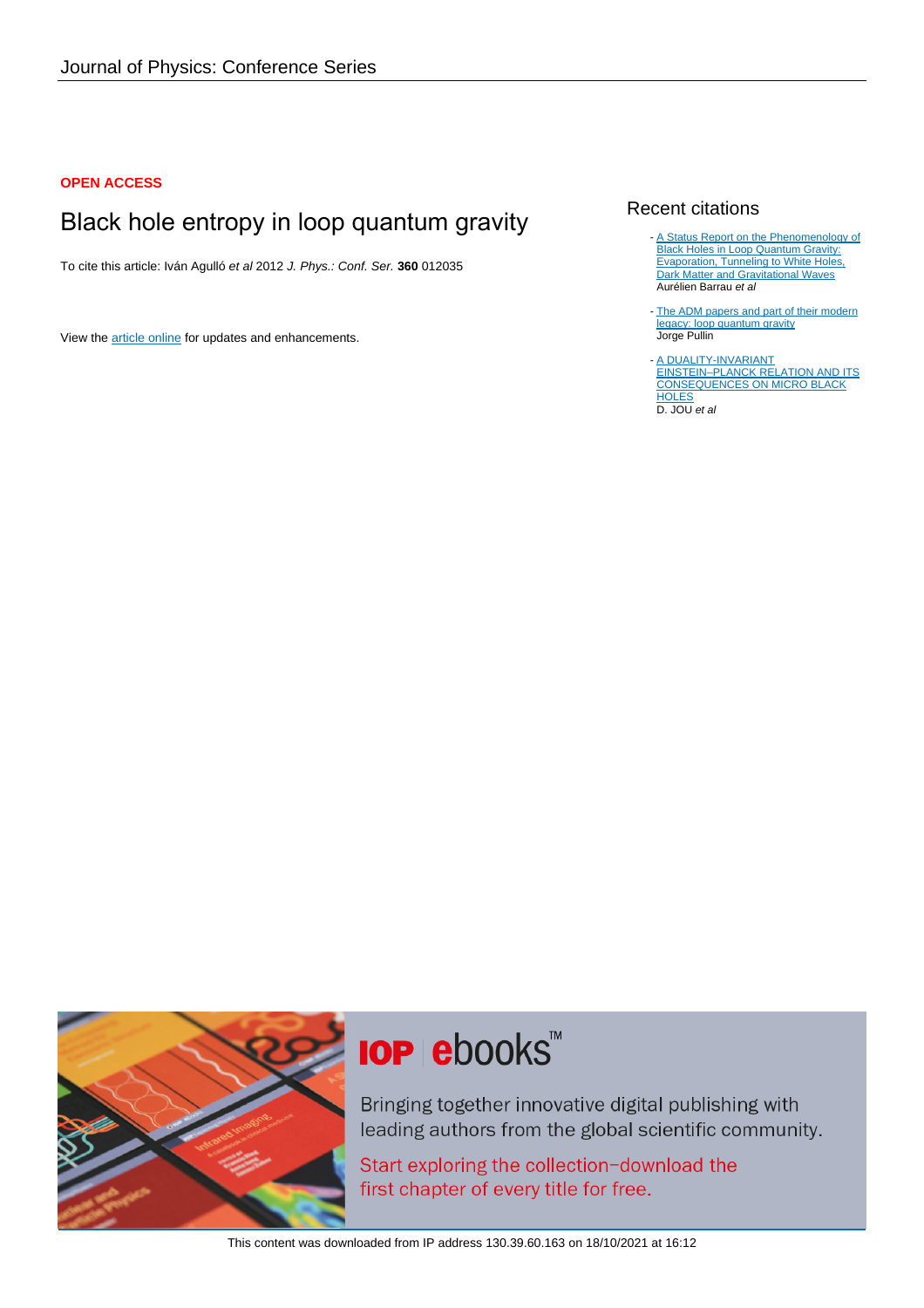# $\mathbf{F}$  **h**  $\mathbf{F}$  **h**  $\mathbf{F}$  **h**  $\mathbf{F}$  **g**

Iván Agulló<sup>1</sup>, J. Fernando Barbero G.<sup>2</sup>, Enrique F. Borja<sup>3,4</sup>, Jacobo Díaz-Polo<sup>5,1</sup>, Eduardo J. S. Villaseñor<sup>6</sup>

<sup>1</sup> Institute for Gravitation and the Cosmos & Physics Department, Penn State, University Park, PA, 16802-6300, USA.

 $^2$ Instituto de Estructura de la Materia, CSIC, Serrano 123, 28006 Madrid, Spain. $^3$ Institute for Theoretical Physics III, University of Erlangen-Nürnberg, Staudtstraße 7, D-91058 Erlangen, Germany.

 $4$ Departamento de Física Teórica and IFIC, Centro Mixto Universidad de Valencia-CSIC. Facultad de Física, Universidad de Valencia, Burjassot-46100, Valencia (Spain). 5 Department of Physics & Astronomy, Louisiana State University, Baton Rouge, LA,

70803-4001, USA.

 $6$  Instituto Gregorio Millán, Grupo de Modelización y Simulación Numérica, Universidad Carlos III de Madrid, Avda. de la Universidad 30, 28911 Leganés, Spain

E-mail: Ivan.Agullo@uv.es, fbarbero@iem.cfmac.csic.es, Enrique.Fernandez@uv.es, jacobo@phys.lsu.edu, ejsanche@math.uc3m.es

Abstract. We discuss the recent progress on black hole entropy in loop quantum gravity, focusing in particular on the recently discovered discretization effect for microscopic black holes. Powerful analytical techniques have been developed to perform the exact computation of entropy. A statistical analysis of the structures responsible for this effect shows its progressive damping and eventual disappearance as one increases the considered horizon area.

#### **1. Introduction**

The description of black hole entropy [1] is one of the most successful results of loop quantum gravity (LQG). The framework is based on the quantization of a spacetime containing an isolated horizon as an internal boundary. Upon quantization, the horizon is described by a  $U(1)$  Chern-Simons theory of level  $k$  on a punctured sphere. The  $N$  distinguishable punctures concentrate the horizon degrees of freedom, codified in integer (mod k) numbers  $a_i$ ,  $i = 1, \ldots, N$  quantifying the distributional curvature. The spacetime surrounding the horizon is described, as usual in LQG, by spin-networks. The punctures on the horizon are created by those spin-network edges that pierce it. These edges carry two labels, spins  $j_i \in N/2$  and magnetic numbers  $m_i \in \{-j_i, -j_i + 1, \ldots, j_i\}, i = 1, \ldots, N$ , and endow the horizon with an area given by

$$
A_H = 8\pi \gamma \ell_P^2 \sum_{i=1}^N \sqrt{j_i(j_i+1)},
$$
\n(1)

where  $\gamma$  is the so-called Barbero-Immirzi parameter.

The promotion of the isolated horizon boundary conditions to a quantum operator equation implies a relationship between  $a_i$  and  $m_i$  labels, namely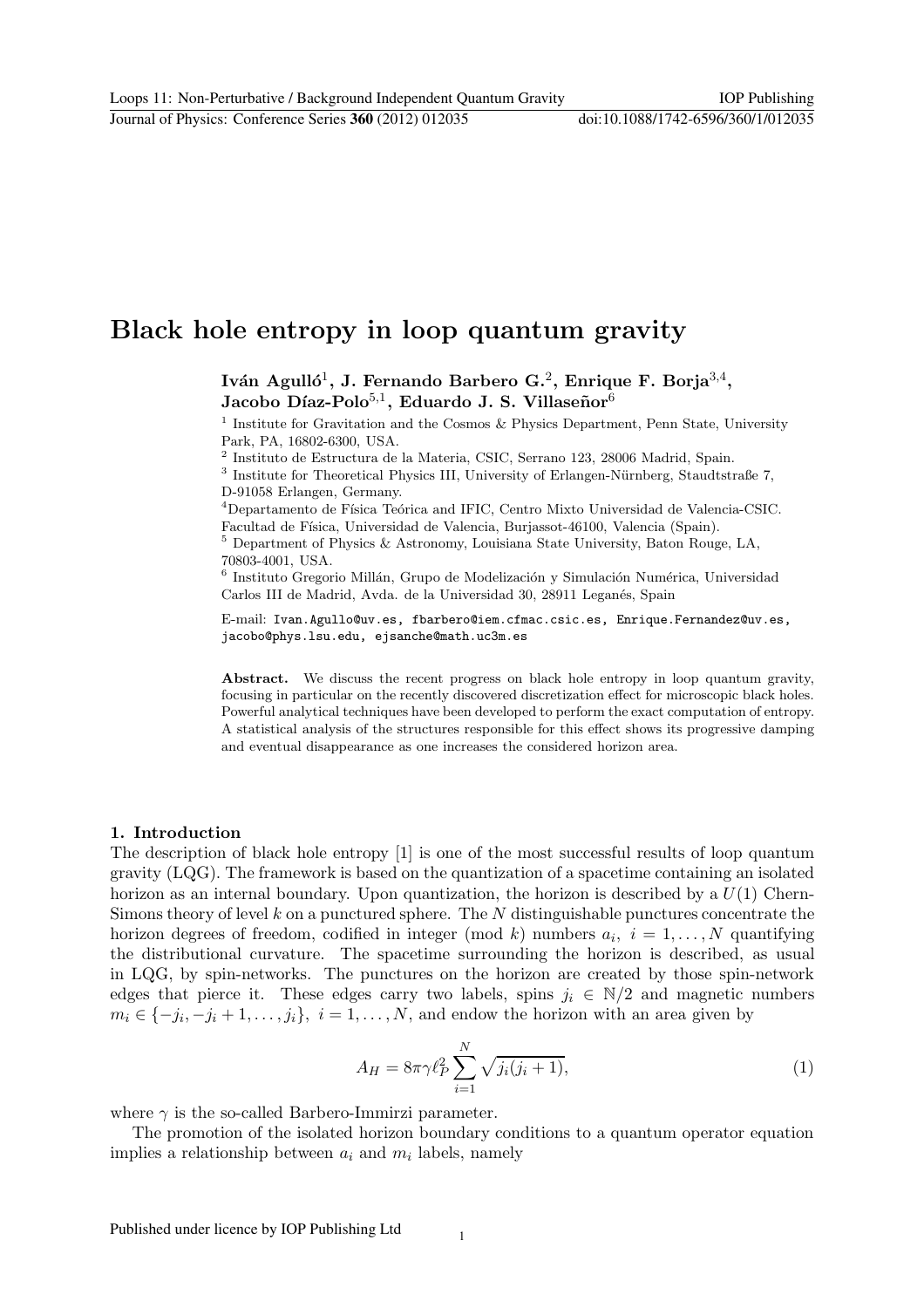$$
2m_i = -a_i \mod k, \quad i = 1, \dots, N. \tag{2}
$$

Additionally, the spherical topology of (the spacial sections of) the horizon implies a constraint on the horizon labels  $a_i$ , a quantum version of the Gauss-Bonet theorem:

$$
\sum_{i=1}^{N} a_i = 0.
$$
\n(3)

These three constraints give rise to a precise combinatorial problem, namely to count all possible ordered lists of integer numbers  $a_i$  satisfying (3) and compatible through (2) and (1) with a given value of the horizon area  $A \pm \delta A$ , (the logarithm of) whose solution yields the entropy of a black hole as described by LQG.

The precise combinatorial problem was posed in [2] and its asymptotic solution (in the large area limit) was found in [3] to be given by

$$
S(A) = \frac{\gamma_0}{\gamma} \frac{A}{4\ell_P^2} - \frac{1}{2} \ln \frac{A}{\ell_P^2} + O(A^0),\tag{4}
$$

where  $\gamma_0$  is a constant of known fixed value.

On the other hand, an exact computation in the low area regime [4] showed an effective discretization of entropy as a function of area for microscopic black holes, as shown in Figures 1 and 2.





**Figure 1.** The entropy is plotted as a function of the horizon area in Plank units. The effective discretization effect is observed. The smearing interval  $\delta A$  is responsible for smoothing the band structure observed in Figure 2.

**Figure 2.** Degeneracy spectrum. The number of quantum states corresponding to each eigenvalue of the area operator is plotted. No smearing interval is considered. The periodic structure observed is responsible for the entropy discretization.

The question we are going to address here is whether these two results are compatible and what is the intermediate behavior in the area region between these two very different regimes.

#### **2. Exact computational techniques**

The first step toward understanding the compatibility of the results obtained by the two distinct approaches to the problem was taken in [5], where it was shown that, although the solution given in [3] correctly captures the first order asymptotic behavior, it neglects a mathematical subtlety that, when properly accounted for, leaves room for an additional oscillatory behavior of the kind responsible for the discretization effect. This solves the incompatibility problem and raises the new question of whether or not the discrete behavior of entropy does indeed extend to the large area limit.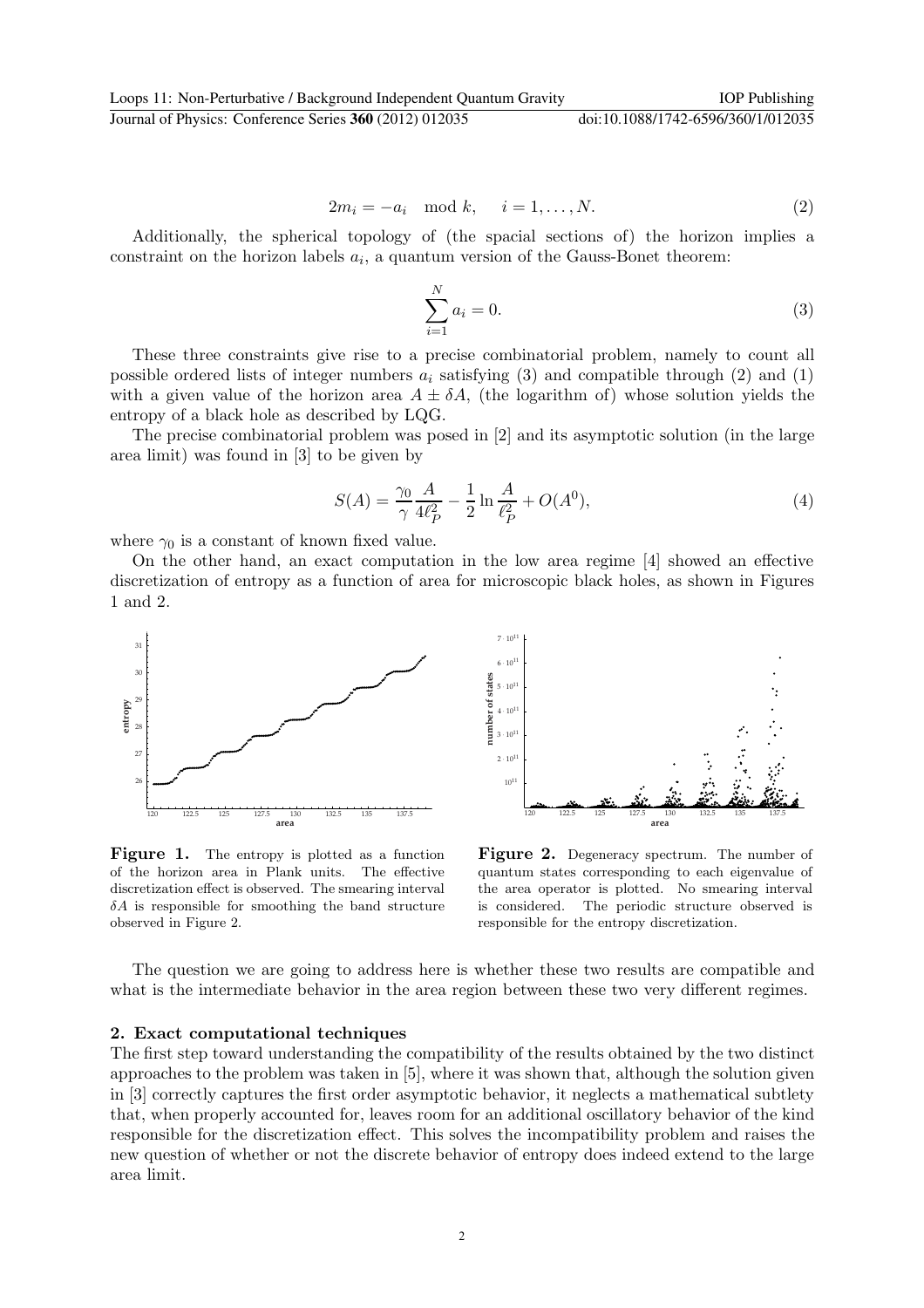Loops 11: Non-Perturbative / Background Independent Quantum Gravity IOP Publishing Journal of Physics: Conference Series **360** (2012) 012035 doi:10.1088/1742-6596/360/1/012035

In order to answer this, a series of technical developments were necessary, with the aim of

extending the exact computations to larger values of area, and to obtain analytic expressions that capture the discrete nature of the problem, allowing an asymptotic analysis of the discrete structures.

In [6], new exact techniques to solve the combinatorial problem were introduced, based on number-theoretical strategies and the use of generating functions. The problem was divided in a four-step procedure:

- (i) Characterization of the area spectrum  $(1)$  in terms of spins j, using the so-called Pell equation, that provided full control on the spin configurations compatible with every single area eigenvalue.
- (ii) Implementation of the constraint (3) with techniques derived from the solution to the partition problem in number theory.
- (iii) Computation of the degeneracy due to reordering of the labels, using standard combinatorics.
- (iv) Summation of the results of the previous three steps for all the relevant values of area (i.e., introduction of the smearing interval  $\delta A$ , by means of an appropriately designed generating function.

These new techniques offer several advantages when studying the entropy computation. On the one hand, they allow to extend the exact computational results to larger values of area, as they can be efficiently implemented in a computational algorithm. On the other hand, they provide a structured understanding of the combinatorial problem, that allowed a thorough analysis [7] of many detailed features of the solution. In particular, the ability to separate the different sources of degeneracy in the spectrum and recognize the ones responsible for the discretization effect, and the possibility to find strategies to isolate partial sectors of the spectrum and study their particular properties, resulted of great interest to the analysis of the asymptotic behavior of entropy. Finally, the introduction of a solution fully based on generating functions [8] also provided analytical expressions that can be used as a departure point for asymptotic expansions.

Furthermore, these techniques have a wide range of applicability, and have been proven useful in related combinatorial problems, arising from different formulations of the black hole framework in LQG. It is particularly remarkable that in [9], by using the same techniques, it was possible to perform the entropy counting for the recently developed framework based on a  $SU(2)$  invariant quantization of the isolated horizon [10].

## **3. The asymptotic behavior of entropy**

Using the above presented techniques as a starting point, it was finally possible to answer the question about the asymptotic behavior of entropy in [11]. Following the introduction in [12] of a 'peak selector' variable  $p \in \mathbb{N}$  (a particular combination of the number of punctures and the total sum of spins  $j$  on the horizon), it was possible to define a generating function that isolates each individual discrete structure (peak of degeneracy) in the black hole degeneracy spectrum (Figure 2):

$$
G(\nu, z; x_1, x_2, \ldots) := \left(1 - \sum_{i=1}^{\infty} \sum_{n=1}^{\infty} (z^{k_n^i} + z^{-z_n^i}) \nu^{3k_n^i + 2} x_i^{y_n^i} \right)^{-1}.
$$
 (5)

The pairs of numbers  $\{k_n^i, y_n^i\}$  are obtained from the solutions to the Pell equation. The coefficients in the series expansion of  $G(\nu, z; x_1, x_2,...)$  of terms with powers p of the variable  $\nu$ , correspond to points within a single peak of degeneracy in the black hole degeneracy spectrum. Therefore, for each given value of the peak selector  $p$ , this generating function produces a fraction of the spectrum corresponding to a single peak of degeneracy.